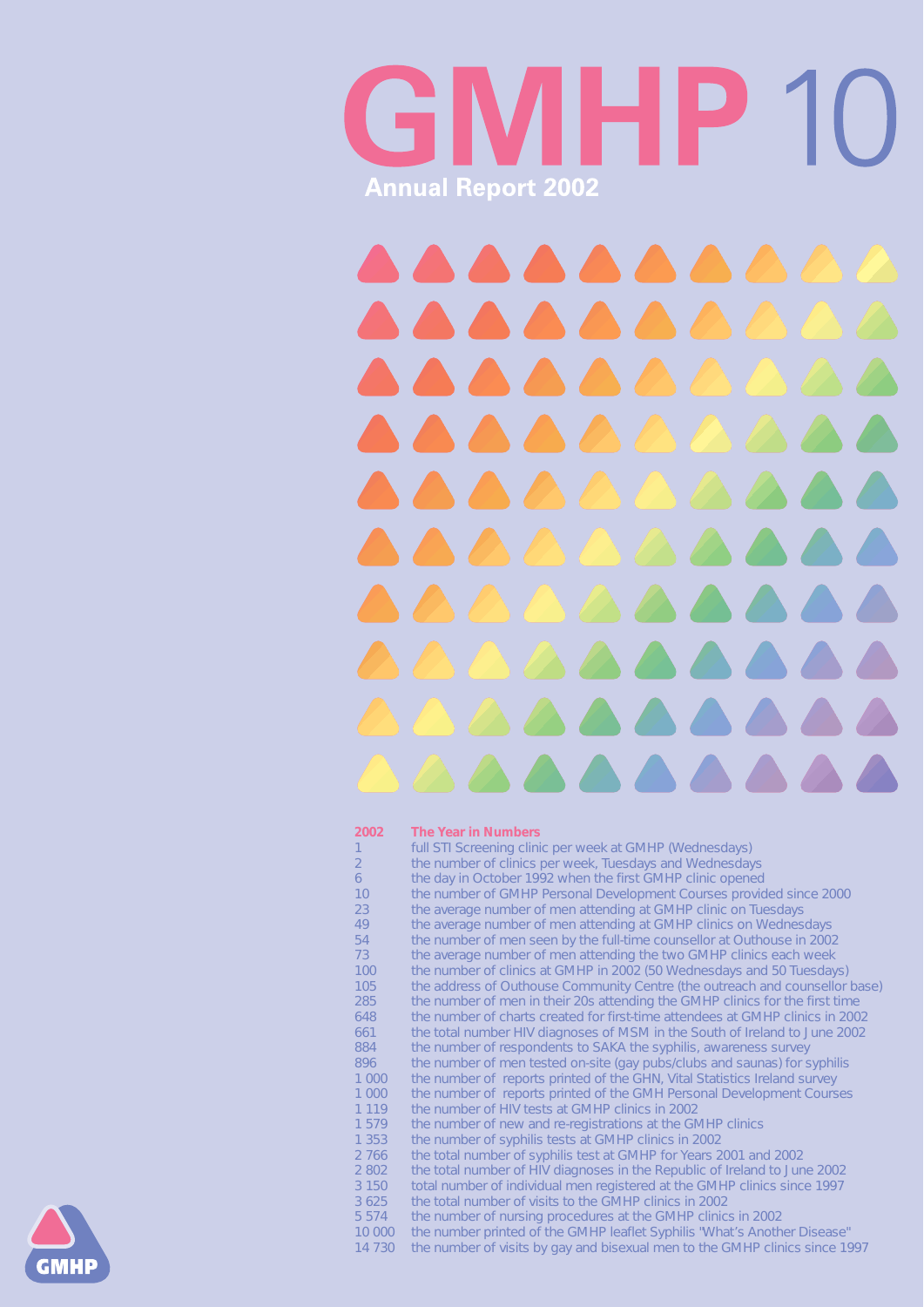## **Introduction**

Welcome to the Gay Men's Health Project's Annual Report 2002. Published during our 10th year celebrations and also on the 10th anniversary of the decriminalisation of male homosexual acts in the Republic of Ireland. This report represents the efforts of all the GMHP team (past and present) in providing community services to gay and bisexual men. Extended details of the report and other GMHP publications are available from 19 Haddington Road or the website.

Some important events in 2002 were, the Syphilis "onsite testing" at Pride with GMHP outreach workers and clinical staff, the GUIDE Staff, St James's Hospital and Johnny. The launch of the Personal Development Courses Report. The support and launch of Vital Statistics Ireland published by Gay Health Network and Sigma Research.

Apart from being the only statutory gay sexual health service in Ireland (and one of the very few in Europe), the clinic environment and staff reflect the community we serve. Staff changeover and shortages during the year increased the demand on an already overworked team. The clinical team continued to provide services equal to 2001. Meanwhile the Outreach Workers and Counsellor (based in Outhouse, community resource centre) continued in demand.

It is our intention to continue providing a quality service throughout 2003 and 2004 with initiatives in sexual health services and promotion. To contribute the proposed sexual health strategy for the Eastern Region.

We hope this newsletter will give you an idea of the services offered and to thank all those who support the Gay Men's Health Project.

*Mick Quinlan Co-ordinator*

### **Clinical 2002**

GMHP continues to provide clinical services to a significant number of the gay and bisexual male population in the Eastern Region.

The clinical team of doctors, nurses, counsellors, health advisor, general assistants, lab technicians, secretarial and outreach staff were as busy as ever. Having already reached capacity numbers attending at the clinic in 2001 this number remained in 2002.

There was a 100 clinical sessions in 2002 (50 for Wednesdays and 50 for Tuesdays), with an average number of 72 clients attending per week (49 on Weds and 23 on Tues). Overall the new and re-registration numbers increased by 19% with an average of 32 men attending per week.

Apart from the high number of men returning for regular STI screens, a significant number of men attend the clinic for the first time. For instance in the last three years 1999-2002 over 1 800 men were first-time visitors. Most men have never had an STI screen, hepatitis or HIV test previous to this visit.

### **Age Profile First Time Attendees**

The age profiles of first-time attendees allows comparables to recent research studies as well as the HIV and syphilis diagnoses helping towards planning and further targeting of certain age groups. In 2002 there was an increase in attendances by men under twenty, from one to four percent, though the 20s and 30s age group remain constant there was a slight drop for those in their 40s and over 50.

The Vital Statistics Ireland survey showed the age profile of respondents as 5% (<19), 50% (in their 20s), 34% (30s), 9% (40s) and 2% aged 50 and older. This indicates men attending the clinic in their 20s might be underrepresented and those older are higher. Overall though first-time attendees to the GMHP clinic fairly represents the age profile of the gay/bisexual male community.

### **Nursing**

The number of client contacts with nurses increased by 3% with an average of 50 contacts per week

#### **Nursing Procedures**

In 2002 there were 5 574 nursing procedures (blood tests and vaccines) an increase of 6%. While the Syphilis blood test accounted for most procedures they increased by 3%, followed by HIV which increased by 16% (All new and re-reg clients have a syphilis test and most opt in for a HIV test). Hepatitis B testing increased by 6%. Overall the Hepatitis vaccinations remained at similar numbers with anti-hbs (the blood test after completion) increasing by 13%.

#### **Syphilis Testing**

The rise in syphilis among gay and bisexual men highlights how important this procedure is. In 2002 there was 1 403 tests (3% increase). There was total of 2 766 syphilis tests since January 2001, of which 45% were first-time visitors to the clinic. All men diagnosed with syphilis are referred to St James Guide clinic for treatment and follow up. GMHP clinical staff diagnosed a significant proportion (up to 40%) of the reported total number of syphilis cases in the Eastern Region. The GMHP outreach workers were also involved in the Onsite Syphilis testing of 896 gay and bisexual men in Pubs/Clubs and Saunas and at Dublin Pride.



### **Conclusion to this Section**

In the seven years January 1997 to December 2002 there was over 14,720 client visits (to 500 clinics), with a total of 3 150 individual men registering.

Overall the GMHP clinic has reached the capacity at which quality service can be provided. The significant numbers attending is due to such things as, ongoing outreach promotion campaigns and client's word of mouth on the clinic's safe environment and friendly approach by staff. Adequate staffing numbers, the working environment, attitudes and dedication at the clinic determine the quality of service provision. It is our intention to continue this approach and hopefully increase the number of new men accessing the services.



#### *Table 1*

*Table 2*

| Year | <b>Totals</b> |  |
|------|---------------|--|
| 2002 | 1579          |  |
| 2001 | 1240          |  |
| 2000 | 544           |  |
| 1999 | 401           |  |
| 1998 | 354           |  |
| 1997 | 301           |  |

*\*Note:*

*Re-registrations are clients who return for full STI screening after 3 Months*

*or more.*

#### *Age Range First Time Attendees Year 2001 and 2002*

| Year | <b>Number</b> | ~19 | $20 - 29$ | $30-39$ | $40 - 49$ | 50 > |
|------|---------------|-----|-----------|---------|-----------|------|
| 2002 | 648           | 4%  | 44%       | 32%     | 14%       | 6%   |
| 2001 | 638           | 1%  | 44%       | 32%     | 16%       | 7%   |



*Launching VSI*

|                 | 2001    | 2002    | % Change |
|-----------------|---------|---------|----------|
| <b>HIV</b>      | 966     | 1 1 1 9 | $+16%$   |
| <b>HA</b>       | 786     | 779     | -        |
| HB              | 709     | 753     | $+6%$    |
| $HC*$           | 49      | 106     | $+116%$  |
| <b>Syphilis</b> | 1 3 6 3 | 1 4 0 3 | $+3\%$   |
| <b>AHB</b>      | 371     | 418     | $+13%$   |
| <b>VAC</b>      | 997     | 996     | -        |
| <b>Totals</b>   | 5 2 4 1 | 5 5 7 4 | $+6%$    |

*<sup>\*</sup> Hepatitis C is offered to those at risk in relation to sharing injecting equipment or if a sexual contact of an injector. This testing increased from 49 to106 (116%).*

*Table 5*

*Drag King and Queen" Rentecca and Sid Viscous.* 

*Table 4*

| 2434    | 2499         |  |  |
|---------|--------------|--|--|
| 2001    | $2002 + 3\%$ |  |  |
| - , , , |              |  |  |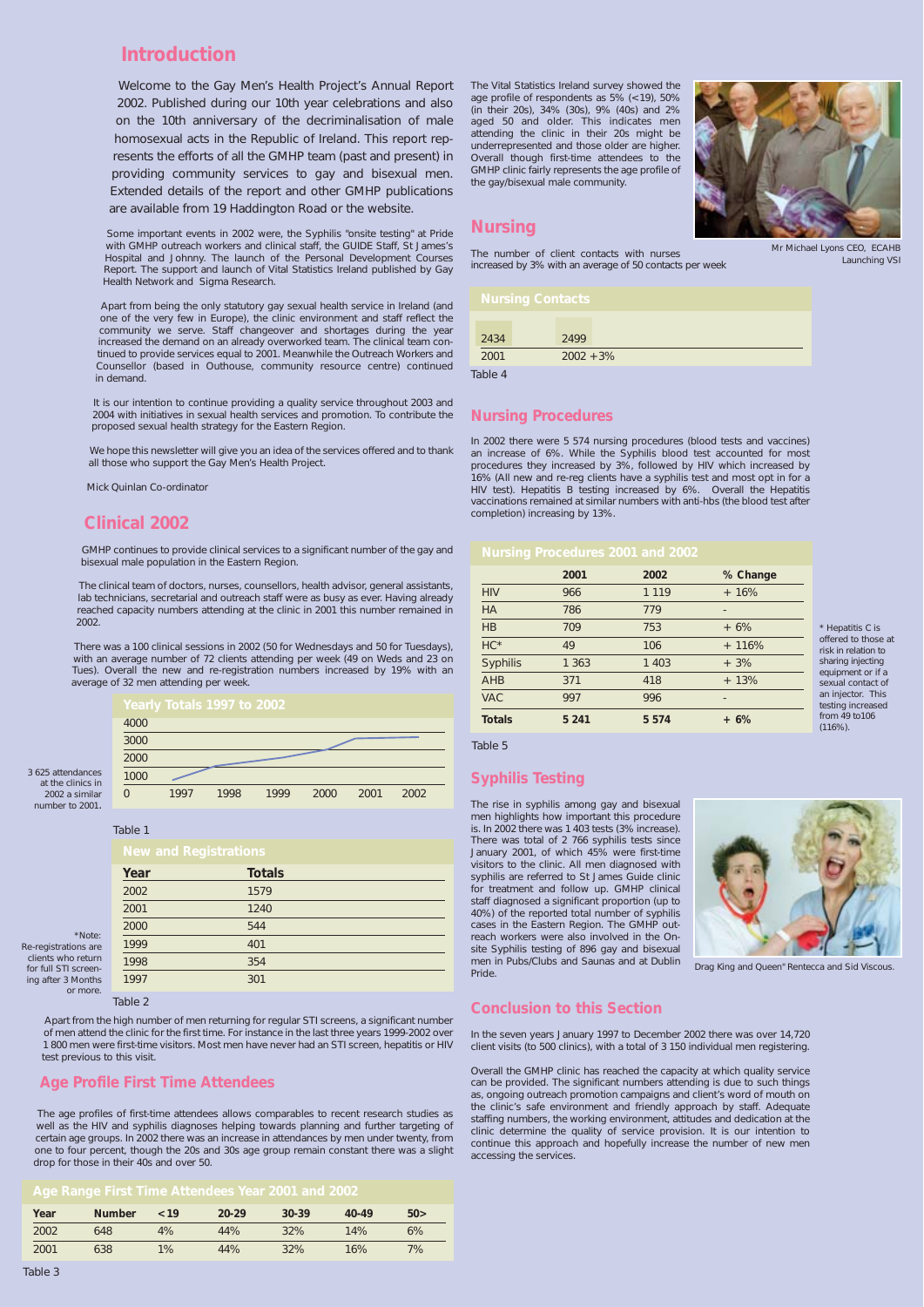### **Outreach 2002**

In 2001 there was four outreach staff, this was reduced to two in 2002 thereby affecting the work output and contacts. Apart from outreach on the scene contact can be made with the outreach workers by telephone, email or by calling-in to Outhouse. In 2002 a sizeable amount of the outreach workers time was spent providing one-to-one support in this way, as

well as providing support over the phone to men on issues from sexual health screenings to isolation and relationship problems. Outreach workers are also involved in community development and work closely with many groups providing training workshops, advice and referrals. In 2002 many workshops were provided to groups, agencies and health board staff and university courses on addiction and social studies.

> The very successful Personal Development and Assertiveness Courses have become an important part of GMHP's ongoing work. The courses for gay and bisexual men are co-facilitated by the outreach team and a senior occupational therapist. In 2002 during the 8th course the report and evaluation was launched. To meet some of the ongoing needs of the men who have completed the course a network (PDN) was established in 2002. Any man who has finished any of the courses can join. The GMHP team provides monthly workshops to PDN on topics such as Sexual Assertiveness, Stress Management, Coming Out and Internalised Homophobia.

The Outreach team and other GMHP staff had a presence on the Dublin Pride Parade with the Outreach Mini-bus and safer sex team leading the parade ably supported by "Johnny" members. A special "sexual healthy night" was held with gay and bisexual men in one of the gay bars.

Early 2002 saw the continuation of a pilot "street work partnership" with Focus Ireland Outreach. The Outreach Team also facilitated training for service providers to homeless people. One outreach worker is in direct contact with a number of homeless gay men and liased with other agencies such as The Multi-Disciplinary Outreach Team for Homeless People, The Homeless Person's Unit, as well as Focus Ireland and The Salvation Army.

In 2002 there was an increase in men from ethnic minorities accessing GMHP services and gay social venues. The Outreach team liased and provided information on GMHP with relevant service providers. Such as the Refugee Health Centre, Unaccompanied Minors (Baggot St Hospital), Access Ireland. The team also worked directly with immigrant men, providing support around sexual health, discrimination and isolation.

A member of the outreach team aided the planning and development of OutYouth, a youth group for gay, lesbian and bisexual and transgendered (LGBT) young people. GMHP also participated in a multi-agency committee which submitted a successful proposal to the Department of Education, for the establishment of a LGBT Youth Project resulting in the employment of a full time youth worker.

The GMHP Outreach team were active in the syphilis on-site testing in gay venues and Dublin Pride as well as the promotion and designing of "What's Another Disease" leaflet with "Drag King and Queen" Rentecca and Sid Viscous. The team also surveyed men for SAKA (Syphilis Awareness Knowledge and Action). Over 800 respondents showed a high awareness of the epidemic with 47% testing for syphilis most in the previous 6 months.

A vital function of the GMHP project's work is though outreach and community development. Continuing to highlight sexual health awareness and HIV prevention and education with the men on the scene and those not on the usual scene, men using saunas, the public sites, males in prostitution. This necessitates a full quota outreach workers to adequately reach this at risk population.

### **Counselling 2002**

In it's second year the counselling service continues to prove popular and

in great demand. The waiting list introduced in 2001 was still in place at the end of 2002. 54 different people were seen. 20 men had continued from 2001, while the rest were first-timers. Of these, 16 were from the waiting list, while a further 16 were placed on the waiting list by the end of 2002. Clients are referred for counselling from various agencies and outreach, including self-referral. The current waiting period is over a year.

The age representation of clients reflect a younger population with men in their 20s and 30s being the highest 70% (74% in 2001). In 2002 more men aged 20 and less and those aged 50+ were seen with one man in his 60s.

Issues identified were varied and similar to 2001 except in relation to sexual abuse survivors. Substance abuse, depression, psychiatric issues, co-dependence, HIV+, ACOA, sexual abuse survivor and relationship issues remain the highest number of issue for men presenting. These are followed by coming out, bisexual/married, institutional survivors and

adopted, with cross-dressing, transgendered, sexuality confusion and underage interests being the least frequent.

The number of sessions per client varied, with most sessions lasting one hour on a weekly basis. 35 clients had up to five sessions each, 5 had received up to 15 and 11 had over thirty sessions.

Counselling is one of the most sought after services provided by GMHP. Outcomes demonstrate that designated services contribute to the overall well being and contribute to dealing with risky practices by the men involved. Ideally GMHP could use two counsellors to continue to provide this much needed service and reduce the waiting list.

# **Co-ordination**

As middle manager, the co-ordinator's role is one of facilitating planning and development, reports, budget control and estimates. Holding multidisciplinary team meetings, training and team building, administration and smooth running of the project. Involvement in the promotion of GMHP services, direct supervision of the outreach team and frontline work with clients and agencies providing counselling, training and outreach. The co-ordinator reports directly to and acts as an adviser to the East Coast Area Health Board. In 2002 the co-ordinator was involved in presentations, representation and direct work with various groups such as;

- The Syphilis Outbreak Control Team
- The National AIDS Strategy Committee (NASC) • The NASC Sub-committee HIV Prevention &
- Education.
- Gay Health Network
- Irish Network Male Prostitution
- European Network Males In Prostitution
- HIV Services Network
- Health Promotion for Homeless Committee (ERHA and Homeless Agency)
- Best Health For Children Steering Committee (ECAHB)
- Social Studies Course, Trinity College
- Addiction Studies Course, Trinity College

### **Service Action Plan 2003-2004**

GMHP clinical service to continue with a full complement of front-line staff. Look at the possibility of appointing further outreach workers and a counsellor.

Encourage and participate in the development of an overall Sexual Health Strategy for the Eastern Regional Health Authority and the three Area Health Boards. Continue GMHP participation in the development of increased access for STI services for gay and bisexual men.

Continue making contact with men in the community: Concentrate on those at particular risk and not attending for STI screening services; young men, men using saunas, males in prostitution, mental health, homelessness etc. and those with dependant issues such as drugs and alcohol. Continue to distribute the safer sex packs (50 000) with Johnny to gay and bisexual men.

Continue to provide support for HIV positive men via self help group, joint work with Open Heart House, Gay Health Network and other NGO's. Continue the highly successful Personal Development Courses for gay and bisexual men. Continue workshops on safer sex, sexuality, sexual health, drug & alcohol use.

Continue in service training for AIDS/Drugs staff and Area Health Board staff on creating environments for working with gay and bisexual clients: Continue training for other Health Professionals, University Courses and voluntary and community groups.

Continue to develop the Irish Network Male Prostitution (INMP) and co-ordinate and act on the INMP/ECAHB 2001 report "Such A Taboo". Develop the INMP outside the Eastern Region. Continue as the National co-ordinator for the European Network Male Prostitution. Develop and support a peer group for contacting males in prostitution. Continue partnership and support with community groups, Outhouse, Gay Health Network, Johnny. Continue networking with relevant groups and working in partnership to share resources and skills.



Continue advertising in Gay Community News and other relevant publications and provide articles on certain subjects. Develop a Computer Information System to allow for the accurate recording of all aspects of the GMHP services. Develop a GMHP Web-Page.

Publish the findings from SAKA (syphilis awareness knowledge action by gay and bisexual men) Input and analysis results from GMHP clinical (confidential) counselling profile forms. Ongoing evaluation of the Gay Men's Health Project outreach, clinical and counselling service by an independent body. Hold a joint research internet project with SIGMA in July 2003.



*PDC report launch*

*Table 6*

#### *Age range men receiving counselling*

|               | $<$ 20s | $20 - 29$ | $30-39$ | 40-49 | 50 > |  |
|---------------|---------|-----------|---------|-------|------|--|
| $2002 (N=54)$ | 4%      | 24%       | 46%     | 11%   | 15%  |  |
| $2001(n=58)$  |         | 34%       | 40%     | 14%   | 12%  |  |

*Mr Martin Gallagher ACEO, ECAHB and staff from GMHP Annual Report 2001 Launch*